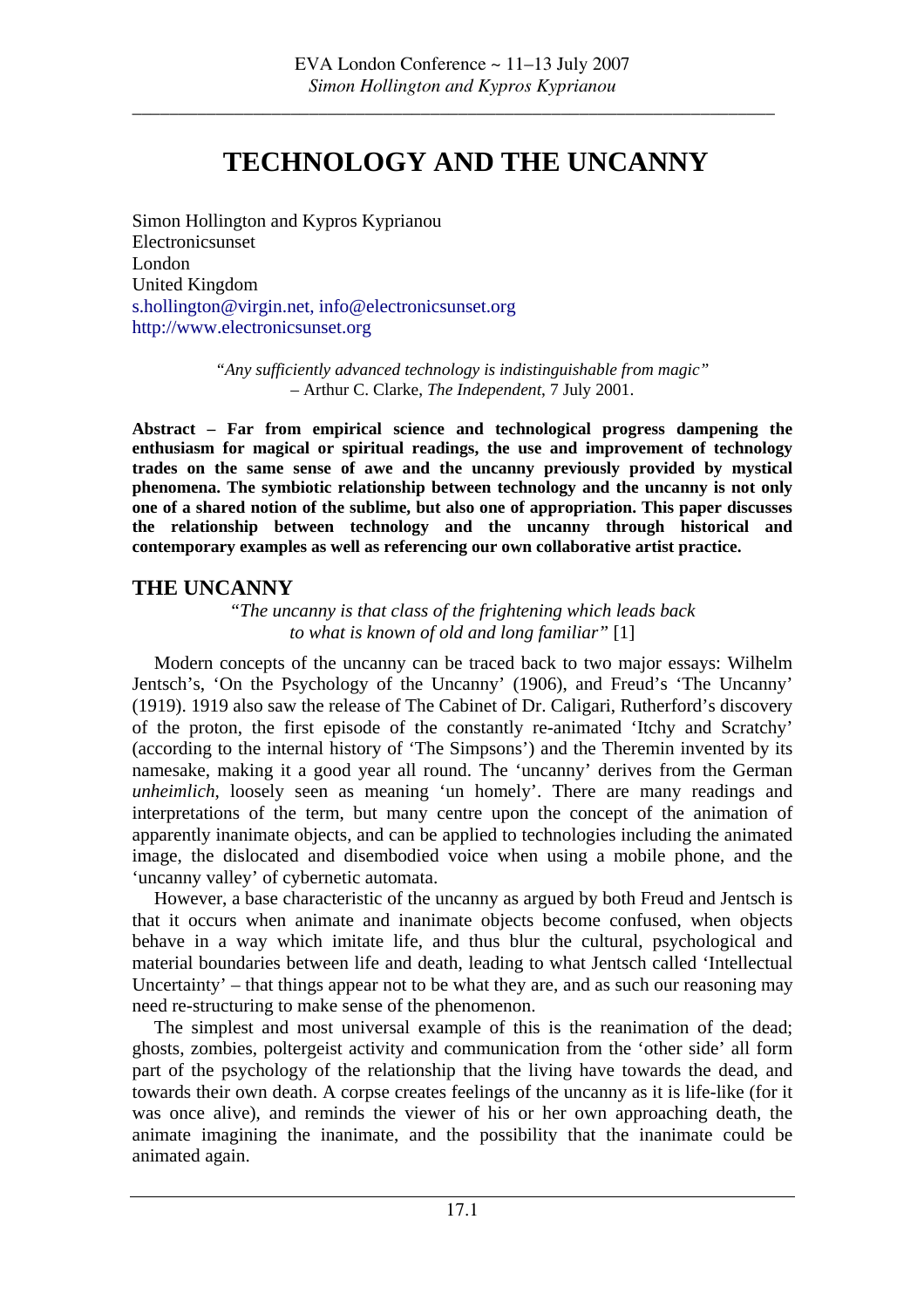# **CAPTURING THE UNCANNY**

The relationship between new technologies and the resurgence of irrational belief is well documented. The development of early photography in the 19th century was not so much hijacked by, but indelibly linked with, the rise of spiritualism. It was the very revolutionary newness of the form which encouraged the spiritually minded to imagine the possibilities of recording events which until that point had remained un-recordable. A market was born, and so entered thousands of visual con artists who manipulated photographic processes to give believers the proof that they had longed for. 'Spirit Photography' was a boom industry amongst the early adopters of photography, their double exposures, photomontages and cheese-cloth ectoplasm were hailed by many as the ultimate proof of the afterlife, a strange new technology adapted to provide comfort in a time characterised by threatening industrialisation and social economic transformation. Now, the evidence was recordable, a powerful affirmation of the reality of one phenomenon through the technology of another.

That was then and this now? In his 2000 article Philip Carr stated that when he put 'ghost orbs' into an internet search engine he was given over half a million pages, illustrating the popularity of the ghost orb phenomena. On repeating his search seven years later, we discover that ghost orbs seem to have lost none of their appeal, with 1,130,000 suggested pages.

*Ghost orbs.* Strange, translucent orbs often appear in photographs (particularly digital ones) that had not appeared in the viewfinder when the shot was taken. Often found in images of graveyards, haunted houses and other such spectrally inclined environments. Ghost orbs are hailed by many as the latest way in which the dead are manifesting themselves to the living via new digital technology.

Carr suggests that the dramatic increase of 'ghost orbs' in photographs is due to the design of contemporary compact cameras, with the flash placed close to the lens it illuminates dust particles in the air. All but invisible to the naked eye, the particles are too close to the lens to be in focus, but are caught in the split second glare of the flash. Illuminated and enlarged, they appear as translucent balls of light, more than likely the result of the constant striving for smaller technological hardware than manifestations of the dead. With each new technology comes the possibility of measuring, recording and probing phenomena in a new way.

*The interesting thing is that every new medium seems to open up a new kind of outside, every new mode of perception leaving out, or even creating, something imperceptible, and on the other hand bringing out something previously out of reach. Erik Davis has named the outside boundary of electronic media as the "electromagnetic imaginary", meaning that "many animistic or alchemistic notions of essential energies and life spirits have been translated into the concept of electricity, and remain in the technological unconscious." Machines seem to be inhabiting some kind of life, even as it is an extension of ourselves. The sheer uncanniness of a disembodied voice transmitting via telephone line, as experienced by early telephone users, is quite hard to imagine now, but think of hearing a voice of a recently departed person on an answering machine.* [2]

Can it be argued that the advent of digital moving image technologies has given another shot in the arm to spiritualists and charlatans alike? It is true that whether it is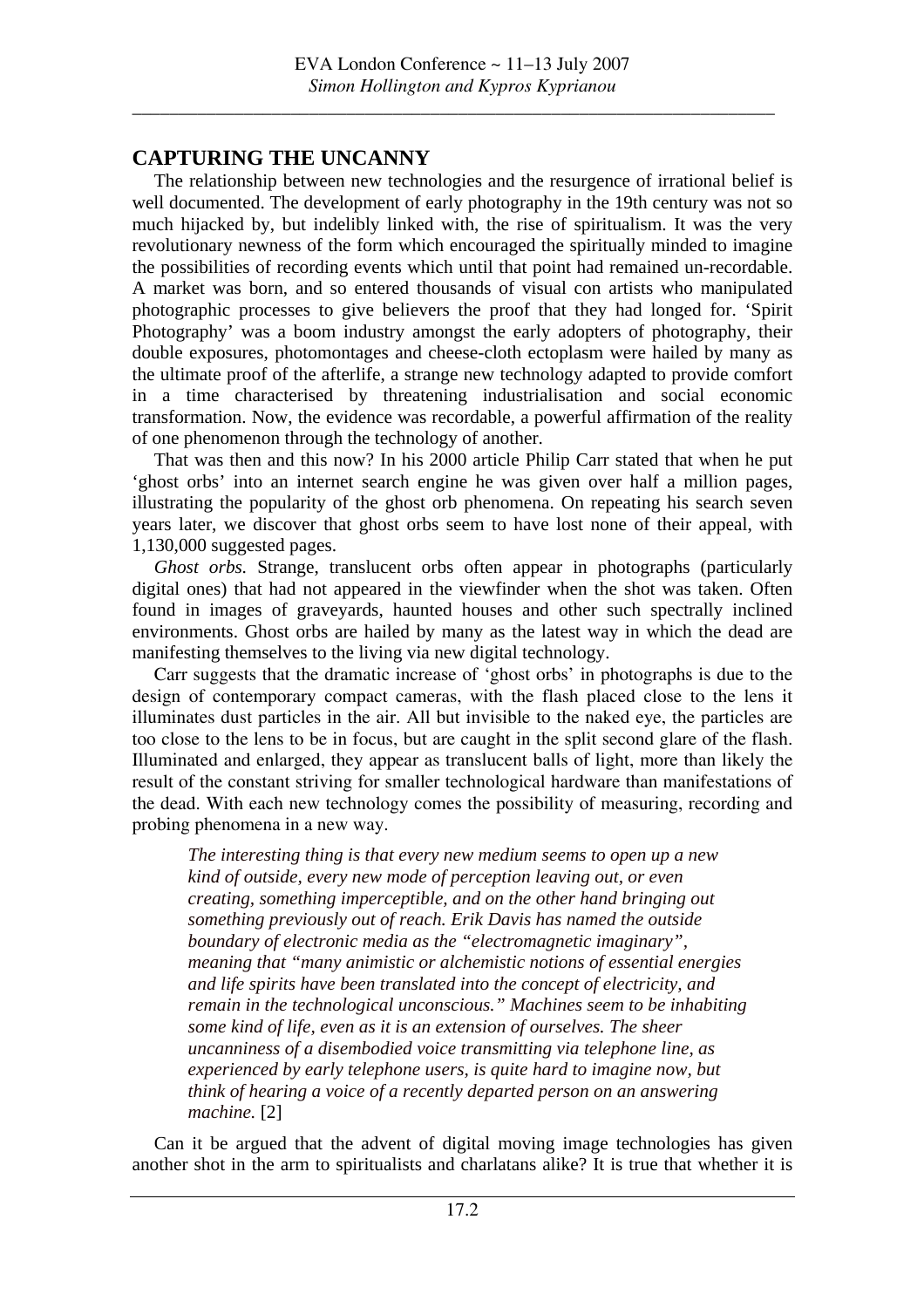the digital domestic instantaneous production abilities, or Hollywood blue-screen big budget special effects, a sense of the sublime can be created. How well, is of course another matter.



Figure 1. Last Chance for a Slow Dance, *Hollington & Kyprianou.*

In 2002, we made a 10-minute film called 'Last Chance for a Slow Dance' which we claimed *"… reflects the investigation of observable phenomena by science and pseudoscience. Playing with new technology and sham séance trickery, the piece questions notions of empirical research: evidence, experience, documentation and simulation…Seemingly 'poltern' activity is recorded within an empty room in a derelict house. Continuing in the tradition of theatrical illusionists, fraudulent mediums and cinematic side-shows, we are referencing a cultural phenomenon that is implicitly created by the lack of a visible body. The apparent lack of the performer is mirrored in the poltergeists literal lack of body."* [3]

What we hoped to achieve was to show how such 'evidence' can be faked, by producing a film that only evidences one thing, that it is a film, and so can not be trusted. Framed by the space the activity took place in, we were hoping to give a sense of the haunted media – the media of the recording and of the architecture in which it took place – creating the uncanny through the haunted location trapped (as was the chair by the monitor sitting on it that now showed the 'documentation') by the filmed document now seen inhabiting the space.

*"Believe none of what you hear, and only half of what you see"* [4]

Karl Marx employed the concept of the animation of a lifeless object as a metaphor of the fetishisation of commodification, in which the commodity tends to hide its own history and appear as something natural. Marx used the example of the dancing table, a spectacle in which the table becomes an autonomous object, not the product of labour. What became apparent to us when discussing 'Last Chance for a Slow Dance' was that, within the community of digital filmmakers and artists, Marx's statement, although still pertinent, had to be inverted, and that it was the means of production that was being fetishised.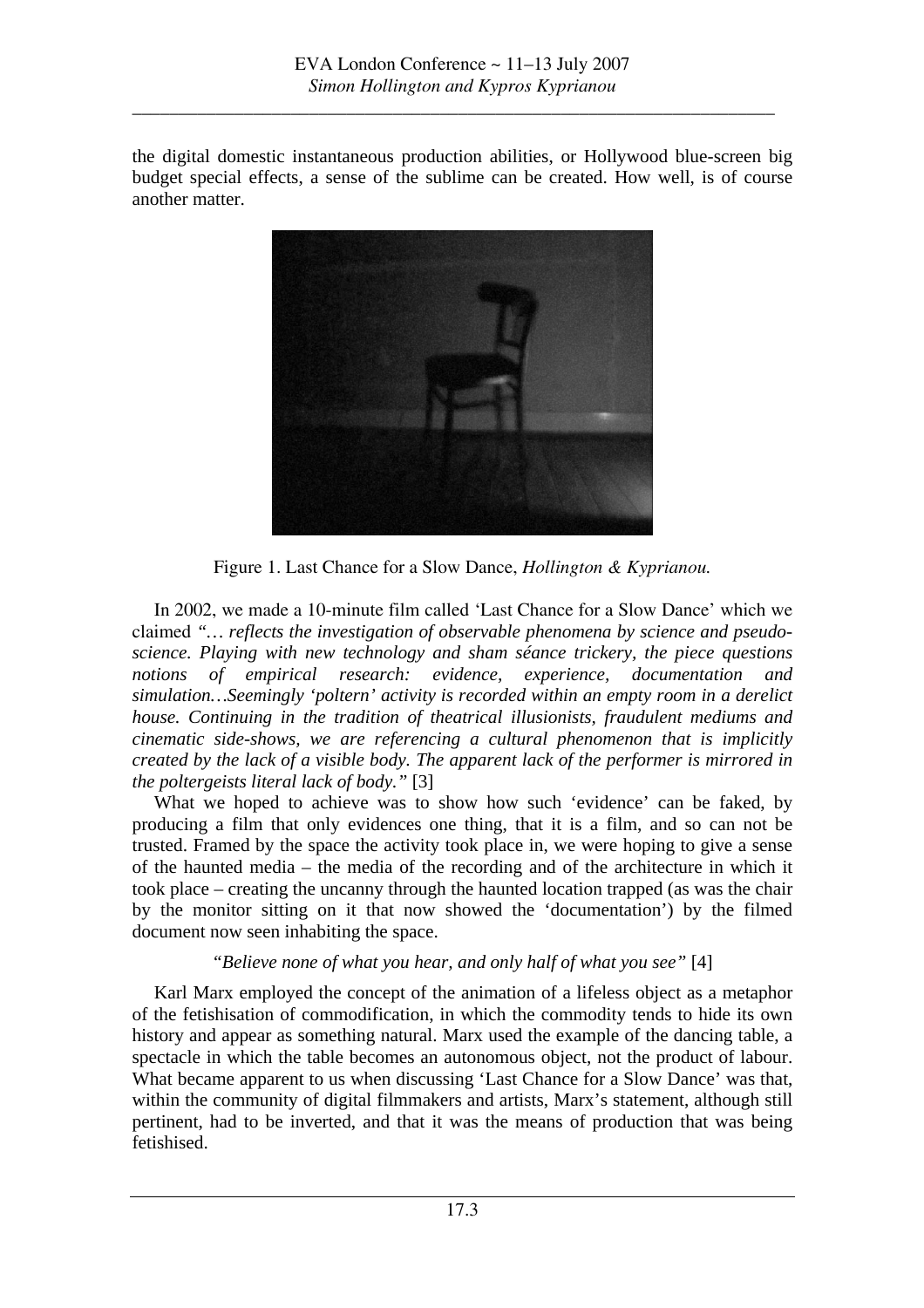The majority of people believed that the film was a result of digital trickery, the triumph of post-production over recording. It was hard to convince them the film had no digital effects. Instead, it was made in the tried and tested way, using lighting, framing, sound, and most importantly of all, fishing tackle – all the same tools used by our esteemed Victorian counterparts, and still the bedrock of many magic tricks today, whatever the magicians may say.

So, one could say that the uncanny in this instance, (at least amongst tech savvy types) was created by knowing how it was produced, that one can still make 'realistic' 'special effects' using physical, analogue means, and in doing so challenge the new digital orthodoxies.

In another piece, shown at Con Art, Site Gallery Sheffield, we were interested in exploring the effects of poltern activity mediated through a semi-thought experiment using *"…new technology that misdirects perception. The image of a wineglass, which never appears to move when viewed through a spyhole, appears in constant motion when relayed to a monitor. The artist challenges us to question the validity of the photographic image as 'certificate of presence', but also to be sceptical about what we perceive to be the truth."* [5]

Values for A New Age again employed séance technology (string, magnets, a trick table) but mediated the experience of a wineglass that actually does move around a table via live CCTV. We were in a sense playing with what interactivity is often used for and attempting to force the audience to question the mediation of the virtual and the real, mimicking the thought experiments of quantum theory.

Mathiesen points out that technology and magic were once part and parcel of the same dark arts, and it is only relatively recently, with the birth of modern scientific method that this has changed: *"observation and experiment were the foundations on which the wall was built that eventually separated the realm of applied science and technology from that of magic."* [6]

### **FAREWELL TRANSMISSION**

Many of the seemingly rational industrialists of the  $19<sup>th</sup>$  century were interested in how new technologies could be harnessed for 'occult' reasons. Marconi and Edison being two good examples, both believing that radio could be used to contact the dead.

*"It is possible to construct an apparatus which will be so delicate that if there are personalities in another existence or sphere who wish to get in touch with us in this existence or sphere, this apparatus will at least give them a better opportunity to express themselves than the tilting tables and raps and Ouija boards and mediums and the other crude methods now purported to be the only means of communication."* [7]

Edison saw the final frontier (death) being opened up by technologies he himself was inventing. With his invention of recordable sound, a new shift was about to take place, a new area of investigation for the spiritualists: Electronic Voice Phenomena (EVP). Until this point, as Khan pointed out, 'Narcissus possessed better technology than echo' [8]. From static and 'ghost voices' picked up in early radio transmissions, and the accidental recording of seemingly disembodied voices during filming, EVP developed mainly into recordings of empty rooms, manipulated at play back (speeded up, slowed down reversed etc.) until apparent random sound began to sound like a voice. One adherent of EVP went as far as inventing the 'Spiricom' a device based on modified radio waves,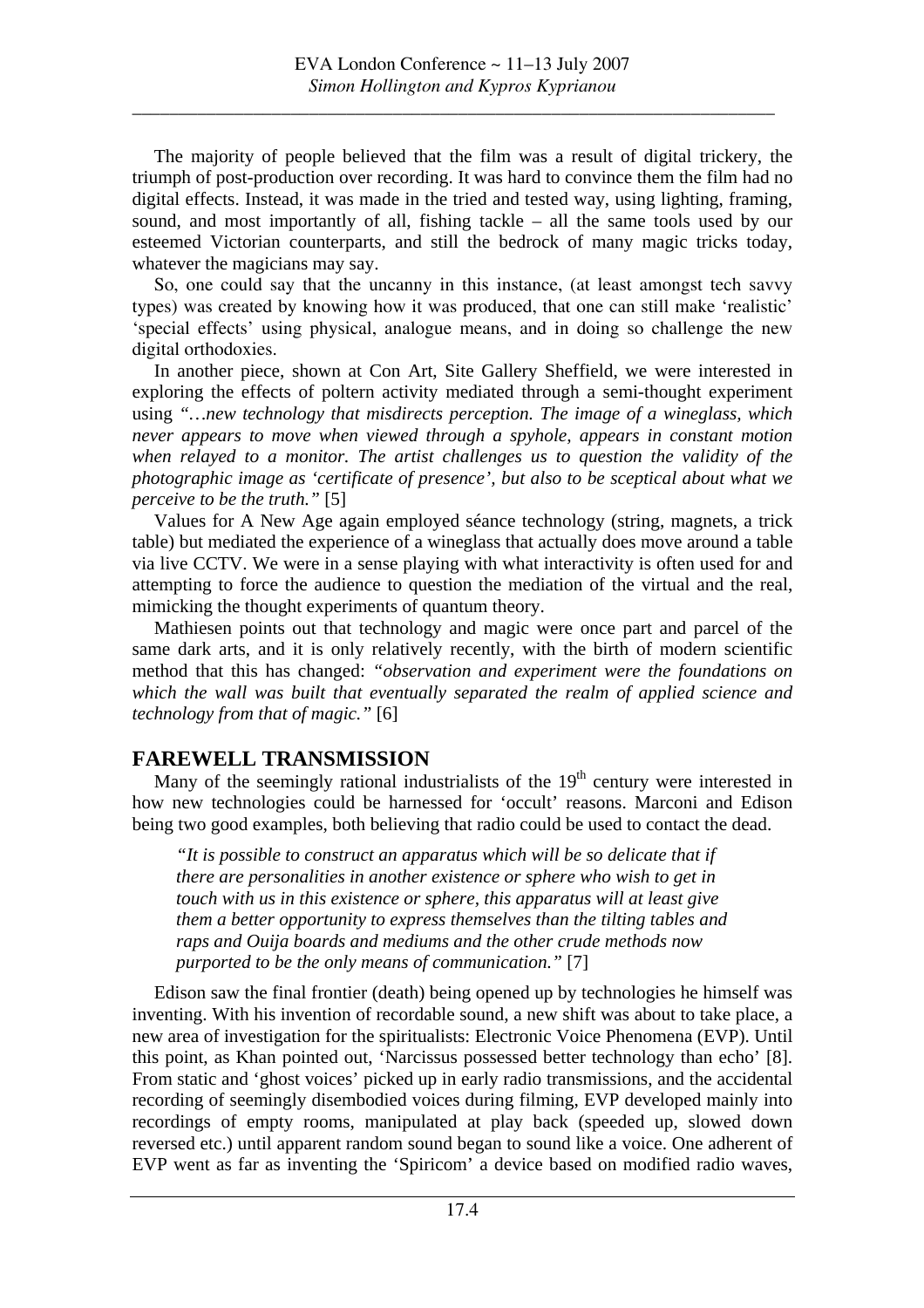which he claimed, offered two-way communication with the dead, although this particular piece of technology seemingly failed to take off. Contemporary followers are turning to the Internet, setting up a website containing databased EVP recordings, in the hope that users may be able to recognise and identify family and friends.

*"As I imagine, so I become* – *and this is the very essence of magic. It comes as no surprise, then, that neopagans and occultists of all descriptions have been quick to embrace the Internet as a new means of communication. For many, the World Wide Web provides a pathway into the mythic conjurings of the world-at-large* – *an enticing and increasingly seductive means of engaging with the global imagination*.*"* [9]

So, radio, tape recordings, and now, the Internet have been claimed to be able to replace the outdated means of  $19<sup>th</sup>$  century table rappers. One would have hoped that by now, within our current information and communication systems, some hard proof could have been presented. The transformative nature of technology itself does not carry with it the rationality of a science that makes it possible, as *"…science and religion are distinguished from technology and magic in that the former make claims in the logical form of propositions that may be true or false, whereas the latter need not do so. In semiotic terms, the former are marked for making claims in the form of propositional statements with truth-value, whereas the latter are unmarked in that respect."* [10]

#### **TELEOLOGICAL DEATH MACHINE**

In 2001 we produced piece of work relating to the uncanny, re-animation and voices of the dead, 'On Heaven as it is on Earth'. On January 28th 1986, the Challenger space shuttle lifted off from Huston. One minute and fifteen seconds into the flight an explosion occurred and was beamed instantaneously around the world. In the ensuing confusion and damage limitation, NASA claimed that all seven astronauts died instantly. However, it has recently been officially accepted that they had survived for roughly two minutes after the explosion. There has been a transcript of the last two minutes of radio contact circulating for years. It could be a fake, but maybe this isn't important. Maybe what is important is that we will never know.

#### **January 28, 1986. Challenger Tape Transcript**

The following transcript begins two seconds after NASA's official version ends, with pilot Michael Smith saying ' Uh oh!" Times are approximate, and are shown in minutes and seconds after take off. The sex of the speaker is indicated by M or F.

T+1:15 (M) What Happened? What Happened? Oh God, no-no!

- T+1:17 (F) Oh Dear God.
- T+1:18 (M) Turn on your air pack! Turn on your air...
- T+1:20 (M) Can't Breathe... Choking…
- T+1:21(M) Lift up your visor.
- T+1:22 (M+F) (Screams) it's hot (sobs) I can't. Don't tell me... God! do it…now...
- T+1:24 I told them...I told them.. Damn it ! Resnik don't...
- T+1:27 (M) Take it easy! move (unintelligible)...
- T+1:28 (F) Don't let me die like this. Not now, not here...
- T+1:31 (M) Your arm...no...I (extended garble, static)
- $T+1:36$  (F) I'm...passing...out...
- T+1:37 (M) We're not dead yet

T+1:40 (M) If you wanted... (unintelligible)...me a miracle... (unintelligible)... (screams)...

T+1:41 (M) She's...She's... (garble)...damn!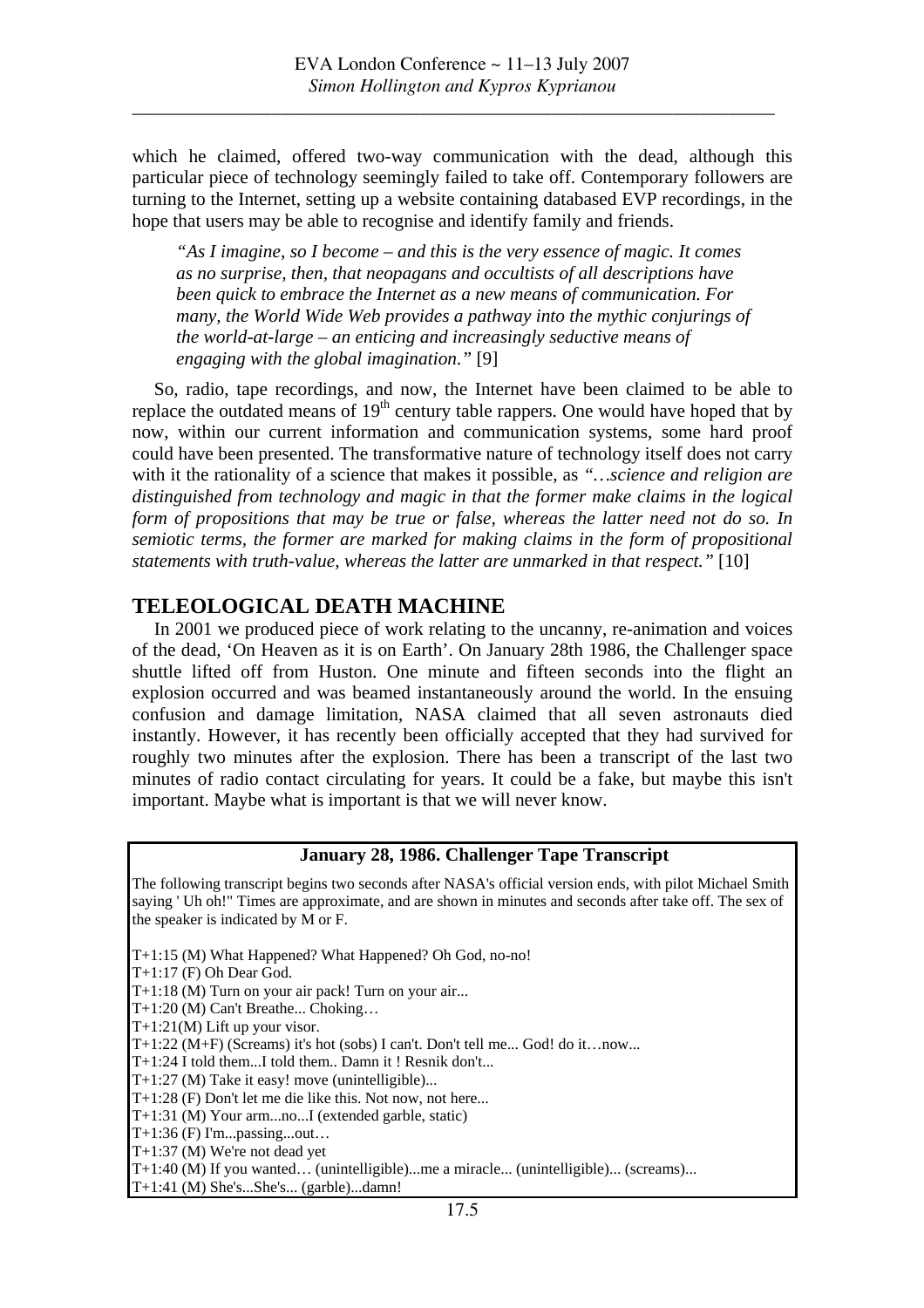| T+1:50 (M) Can't breathe                                                                                 |
|----------------------------------------------------------------------------------------------------------|
| T+1:51 (M/F) (screams) Jesus Christ! NO!                                                                 |
| $T+1:54(M)$ She's out.                                                                                   |
| $T+1:55(M)$ Lucky (unintelligible)                                                                       |
| $T+1:56(M)$ God, the waterwe're dead (screams)                                                           |
| T+2:00(F) Good-bye (sobs) I love you I love you                                                          |
| T+2:03(M) Loosen upLoosen up                                                                             |
| $T+2:07(M)$ It'll be like a ditch landing                                                                |
| $T+2:09(M)$ That's right, think positive.                                                                |
| T+2:11(M) Ditch procedure                                                                                |
| $T+2:14(M)$ No way!                                                                                      |
| $T+2:17(M)$ Give me tour hand                                                                            |
| $T+2:19(M)$ You awake in there                                                                           |
| $T+2:29(M)$ Our Father (unintelligible)                                                                  |
| $T+2:42(M)$ Hallowed be thy name (unintelligible)                                                        |
| $T+2:58(M)$ The Lord is my shepherd, I shall not want. He make the me to lie down in green               |
| pasturesthough I walk through the valley of the shadow of death, I will fear no evil I will dwell in the |
| house                                                                                                    |
| $T+3:15$ to end static, silence                                                                          |

The short-lived mission was re-animated via a 35mm slide projector. Seven minutes of footage was condensed into 88 slides, with a complete rotation of the carousel lasting one minute and forty seconds. The viewer could go forwards and backwards, re-slicing the already-edited narrative. Like the adored features of the VCR and DVD players, the viewer's favourite moment could be frozen and repeated, constantly delaying and extending the inevitable.

In light of the astronauts 'extended survival', the footage of the Challenger explosion can be seen as documentation of a macabre and spectacular demonstration of 'Schrödinger's Cat'. After the explosion, each frame is a possible end. The evidence, however, is contained, and the conclusion unratifiable. The frames point towards an uncertain and notional state in-between life and death.

# **GLITCH IN THE OINTMENT A**

Buckminster Fuller's concept of 'ephemeralization', "the principle of doing ever *mo re with ever less [weight,](http://www.nous.org.uk/weight.html) time and [energy](http://www.nous.org.uk/energy.html) per each given level of functional [performance](http://www.nous.org.uk/performance.html)*<sup>"</sup> [11] can be seen with the ubiquitous embedding of networked technology in daily lives (from all cards with RDIF technology, Oyster cards, Maestro 'loyalty' cards) bundled with readers and databases that track movement, purchases, the objects themselves). As these technologies become more embedded in our daily lives, what is the possibility of the rise of uncanny feeling as a daily experience, as part and parcel of an anxiety-consumer culture literally hooked into these technologies for the efficient and glitch-free operation of daily action?

The year 1999 was always going to be a significant date within any contemporary dis cussion on technology and the uncanny. The apocalyptic associations of the date were rife. People may have run to the hills, or committed mass suicide in anticipation of the rapture, but the Y2K or 'Millennium Bug' allowed even the most fervent technological secular rationalist in on the scare. Due to memory saving programming within many software applications, computers all around the world were forecast to malfunction at the very start of the year 2000 - leading to chaotic social/economic meltdown. As a result, and echoing the rise of the spirit photography industry a century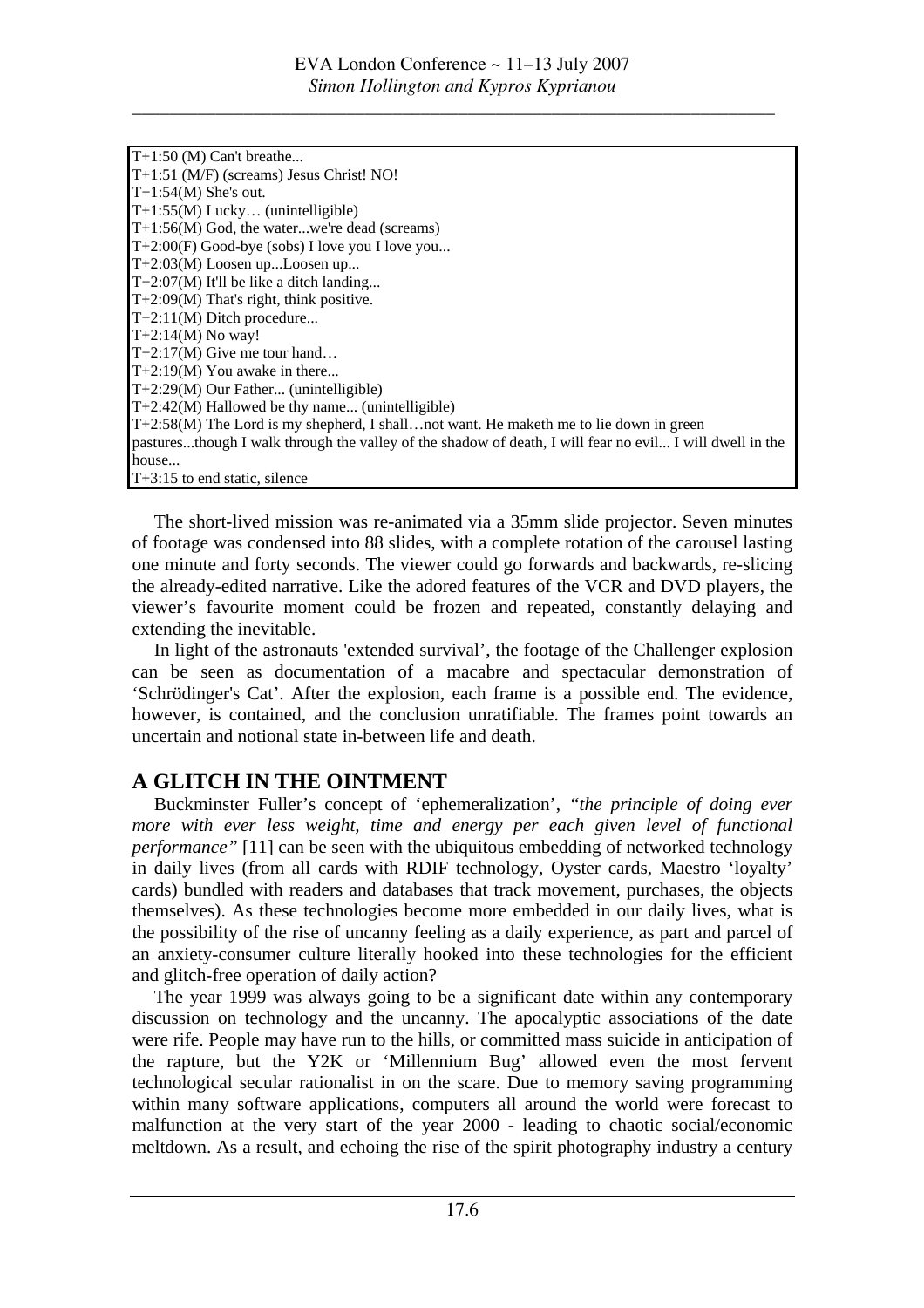earlier, a whole new industry swung into action to capitalise on this 'glitch' in new technology, and again with many high profile supporters.

*"This is one deadline that is non-negotiable. Normal processes will not meet it. But by treating this as an emergency, we can make Britain one of the worlds best prepared countries for the run up to the new millennium."* [12]

The dawning of the year 2000 did not lead to any major cataclysmic events due to Y2K, however in the immediate period afterwards, the reasons for this were widely debated, and summed up well by Duncan Campbell:

*"Never will there be general agreement on whether we escaped massive disruption through magnificent preparedness, or whether the new century's high priests successfully pulled off a multi-million dollar scam. But one conclusion is sure: the worries we have lived through belong less to technology and more to primal ideas from the collective unconscious."* [13]

Even before the climax of the Y2K techno flap, many specialists had pointed out that if the theory was true, the effects would have already begun, as the change over between the year 1999/2000 was only part of the supposed problem, and malfunctions would have been recorded far earlier. So for the sceptical, another, more nebulous computer technology related crisis was prophesised.

*"The FBI and the National Infrastructure Protection Centre advised business that millennial "cyber-terrorists' and anarchists would try and sabotage computer systems. Some of the UK's largest companies-Glaxo Wellcome, Vauxhall and Volkswagen- turned off their email, facing reports of a wave of up to 200,000 computer viruses and massed hacker attack."*  [14]

Yet again, this failed to materialise, however the notion of "cyber terrorism" has gained currency, but not necessarily in the way that it was forecast. This time, there was a new 'spectre haunting Europe'.

### **THE NEW SPECTRE?**

For those without access to licensed electromagnetic broadcast bandwidth the internet has become the *de facto* high profile way of piggy-backing onto traditional media routes and into the heads of those willing to listen or unable to turn off. Here, the ability to disseminate the uncanny as an intentional act of propaganda has most recently come to a head with hostage videos involving to-camera killing, and with from-thegrave video messages such as Cho (Virginia Tech shootings). In the case of Cho, the media hysteria surrounding his posting mid-killing spree, then taken up by traditional media outlets is symptomatic of the effortless use of new technology and a fascination with the 'myspace' generation.

In the case of the July  $7<sup>th</sup>$  bomber, Sidique Khan, (an extract of a video was aired on  $2<sup>nd</sup>$  September 2005 on BBC1 from a source tape originally from al Jazeera) the disquiet that accompanies a recording of the dead is felt most keenly in the pre-meditated act of a beyond-the-grave message performed to cause an intentional feeling of the uncanny.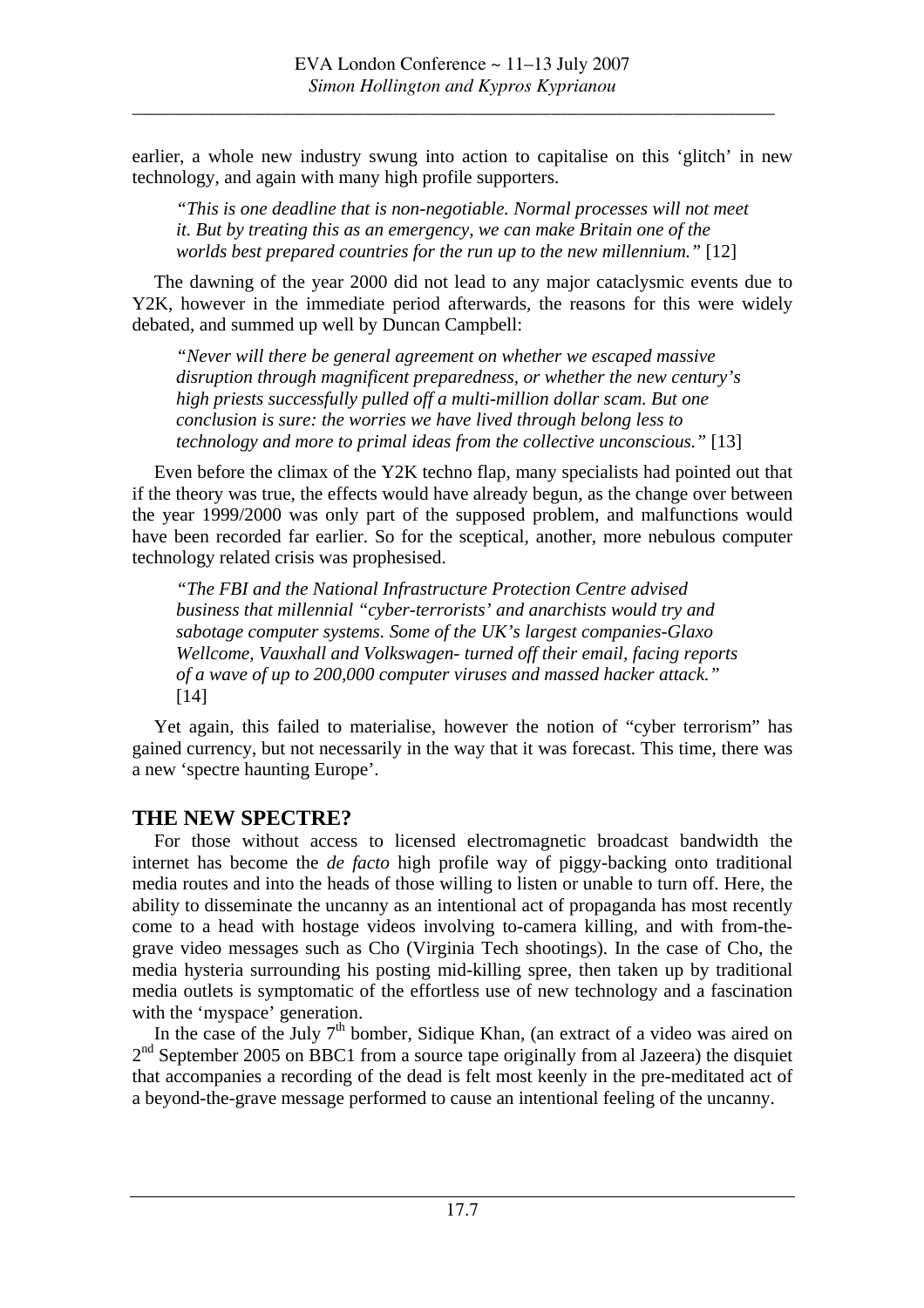### **CONCLUSION – ENTERING THE UNCANNY VALLEY**

With new technologies increasingly becoming quotidian, will the relationship with the uncanny abate? New technologies become assimilated to become an everyday extension of our selves. With newer technologies lining up to take their place, the impact of future technologies however, may also open up a scenario for more of the uncanny to take place.

Possibly the next home for the un-homely can be found in cybernetics, with researchers such as Hiroshi Ishiguro extending the human like appearance and behaviour of robots, and in doing so falling further into what is known as 'The Uncanny Valley', the 'intellectual uncertainty' and empathic trough humans feel when interfacing with a near human, but noticeably non-human machine. The closer a machine imitates human appearances, the more we find them uncanny, and so there is an implied trajectory that to avoid the uncanny valley, robots will have to become indistinguishable from biological humans in both appearances and behaviour.

 *"It's less about recreating a human than making a human compatible being."* [15]

However if scientists and researchers achieve this goal, will this new perfection of ourselves create a new type of uncanny? And will the ability to feel 'intellectual uncertainty', and to recognize the uncanny need to be hard wired into robotic empathy circuits in a similar way that they have evolved in ours? If so, when will the first robot believe they have contacted the dead? And if this occurs, how many of us will believe them? Although these questions are yet to be answered, in all probability, someone will believe that cybernetics will offer a new way of contacting or capturing the other side, and in time-honoured tradition, a whole new industry will spring up in response with artists, charlatans and tricksters either leading the way, or in hot pursuit.

We look forward to the day when a fully self-aware empathic artificial intelligence will give us its reading of Freud and Jentsch, and observe whether it finds the human closeness to itself uncanny.

# **ACKNOWLEDGMENTS**

We are indebted to PHILIP CARR, [http://www.ghostclub.org.uk](http://www.ghostclub.org.uk/), and KARL MARX's Das Kapital.

#### References

[1] FREUD, S: Online translation.

*<http://www.williams.edu/go/Religion/courses/Rel301/reading/text/uncanny.html>*

- [2] VANHANENIS, J: Loving the Ghost in the machine, Aesthetics of interruption. *<http://www.ctheory.net/articles.aspx?id=312>*
- [3] HOLLINGTON, S and Kyprianou, K: *Press release 'The Daily Record',* 2002.
- [4] REED, L: *'New York'*, Sire Records, 1988.
- [5] MAUND, C: Con Art catalogue *Con Art,* Site Gallery Sheffield, 2002.
- [6] MATHIESEN, R: Byzantine Magic, ed. MAGUIRE, H, *Dumbarton Oaks,* 1995.
- [7] EDISON, T: Robert Todd Carroll. *<http://skepdic.com/evp.html>*
- [8] KAHN, D: *Noise Water Meat*. MIT Press, 2001.
- [9] DRURY, N: Magic and Cyberspace Fusing Technology and Magical Consciousness in the Modern World. *<http://www.esoteric.msu.edu/VolumeIV/MagicCyber.htm>*
- [10] MAGUIRE, H: Byzantine Magic, *Dumbarton Oaks,* 1995.